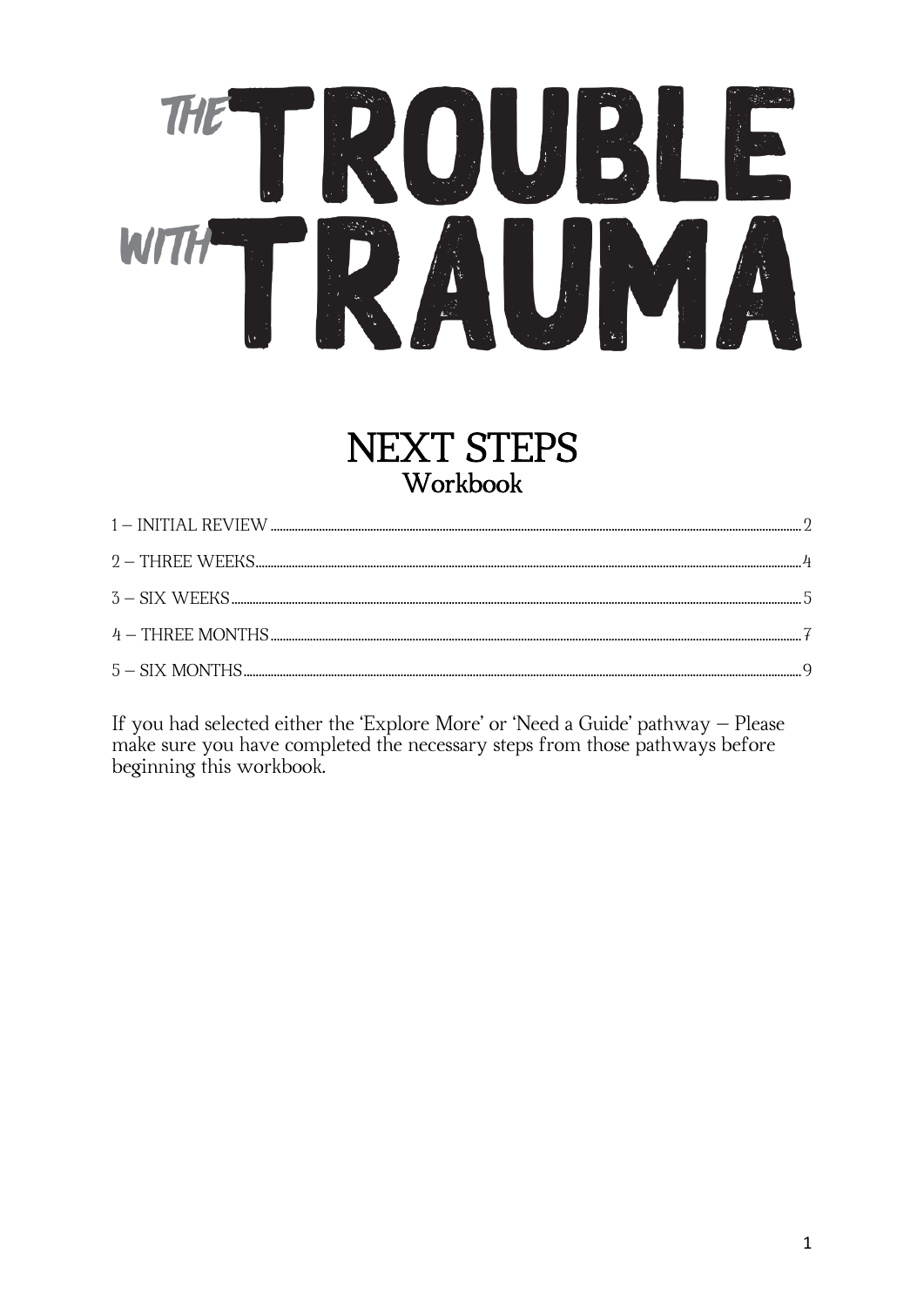

## 1-INITIAL REVIEW

<span id="page-1-0"></span>Todav's Date: \_\_\_\_\_\_\_\_\_\_\_\_\_\_\_\_\_\_

#### **Chapter One**

What key message/s did you get from 'Connection'?

#### Chapter Two

What key message/s did you get from 'Attachment'?

#### **Chapter Three**

What key message/s did you get from 'Validity'?

#### **Chapter Four**

What key message/s did you get from 'Recovery'?

#### **Chapter Five**

What key message/s did you get from 'Self-Awareness'?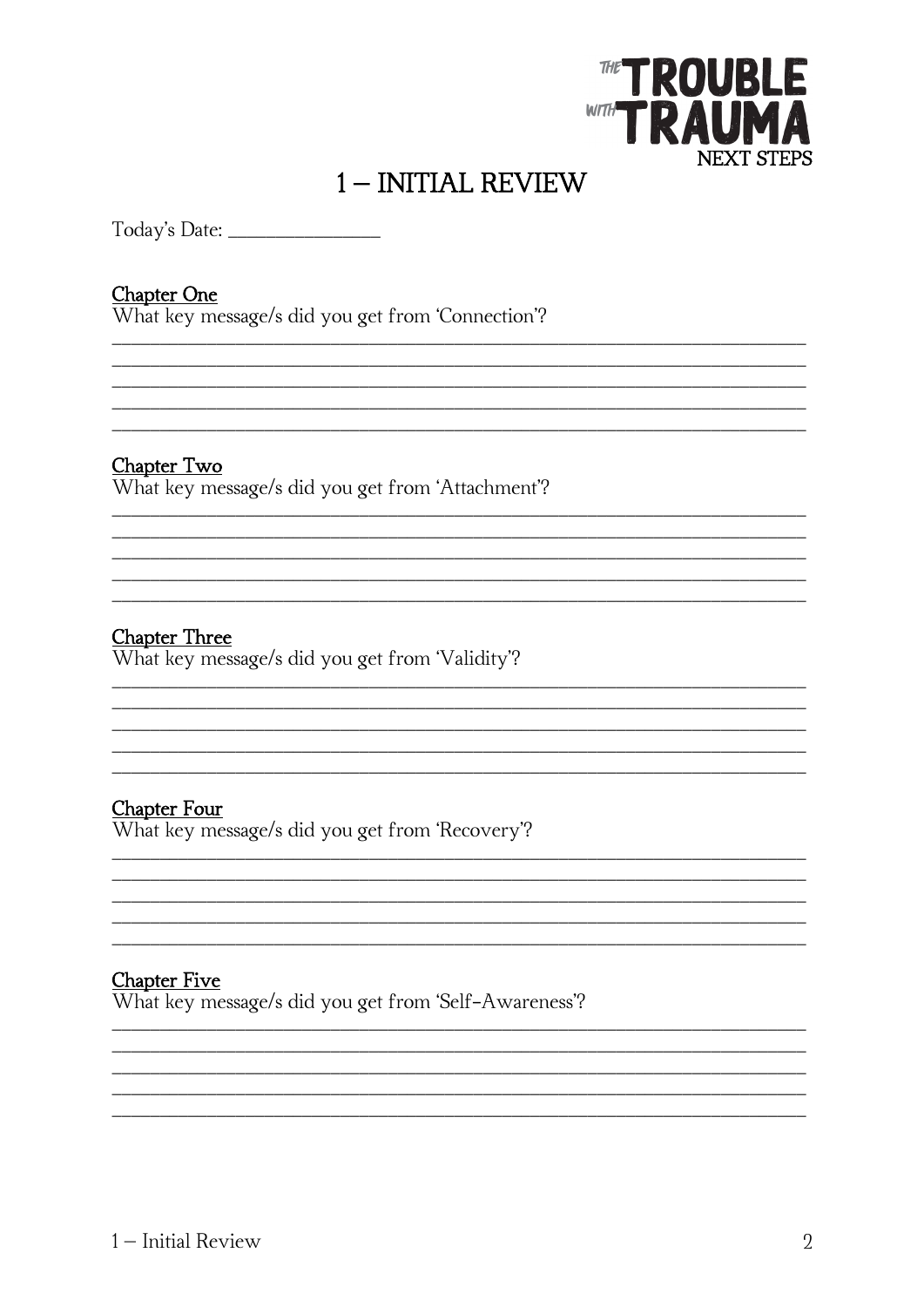

#### **Chapter Six** What key message/s did you get from 'Empowerment'?

**Chapter Seven** 

What key message/s did you get from 'Mastery'?

Identify three of the interventions mentioned in 'Empowerment' that you would like to participate in within the next six months:

 $\overline{3}$ .

<u> 1989 - Jan James James James James James James James James James James James James James James James James J</u>

What goals do you have for yourself in the next 6 months?

Who is your nominated accountability support person?

<u> 2000 - 2000 - 2000 - 2000 - 2000 - 2000 - 2000 - 2000 - 2000 - 2000 - 2000 - 2000 - 2000 - 2000 - 2000 - 200</u>

Have you set reminders for three weeks, six weeks, three months and six months?

Has your accountability support person set reminders to check in with your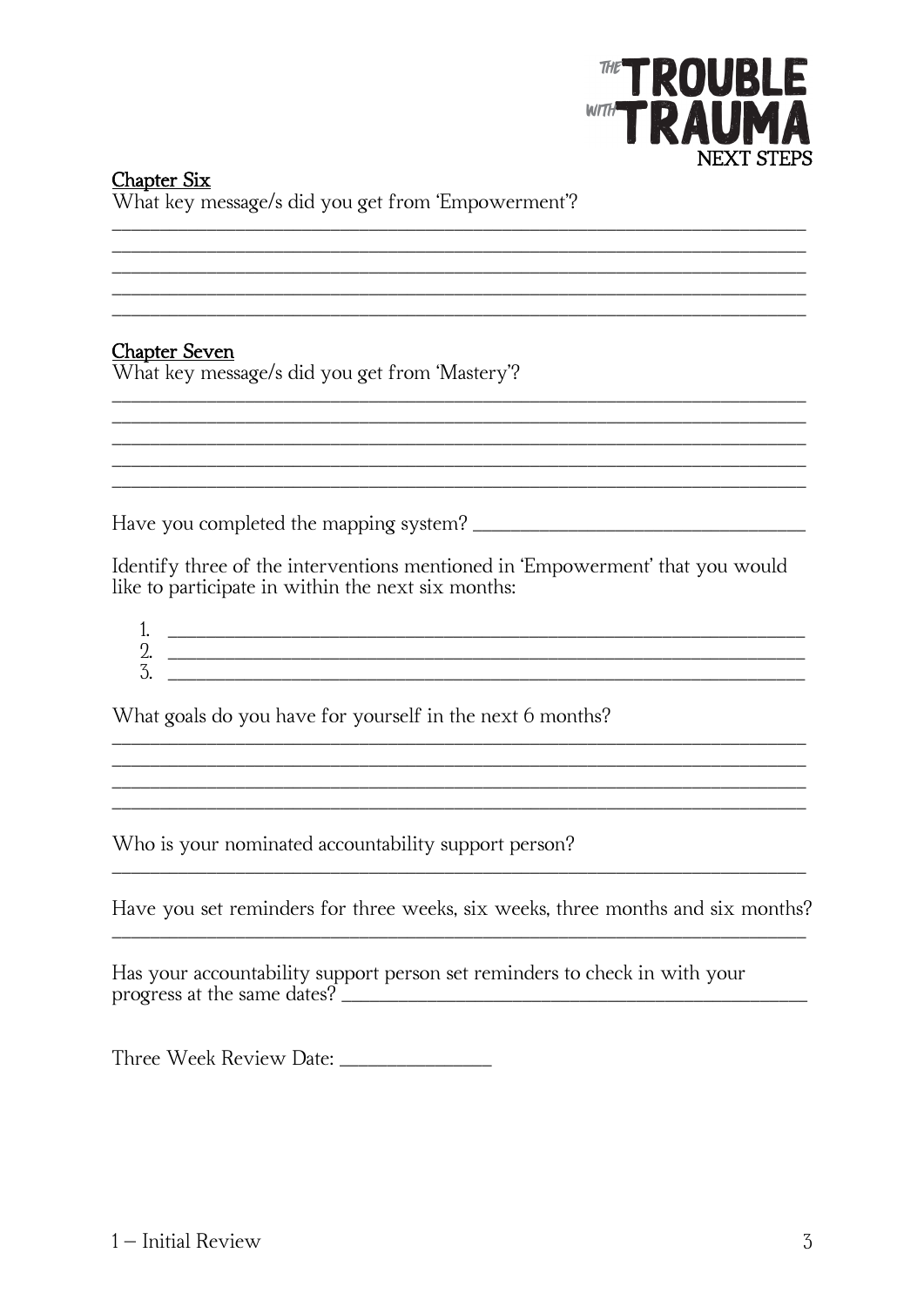

## $2$  – THREE WEEKS

<span id="page-3-0"></span>Today's Date: \_\_\_\_\_\_\_\_\_\_\_\_\_\_\_\_\_\_\_\_

What further plans do you need to put in place to meet your six-month goals?

<u> 1989 - Jan James James James James James James James James James James James James James James James James J</u>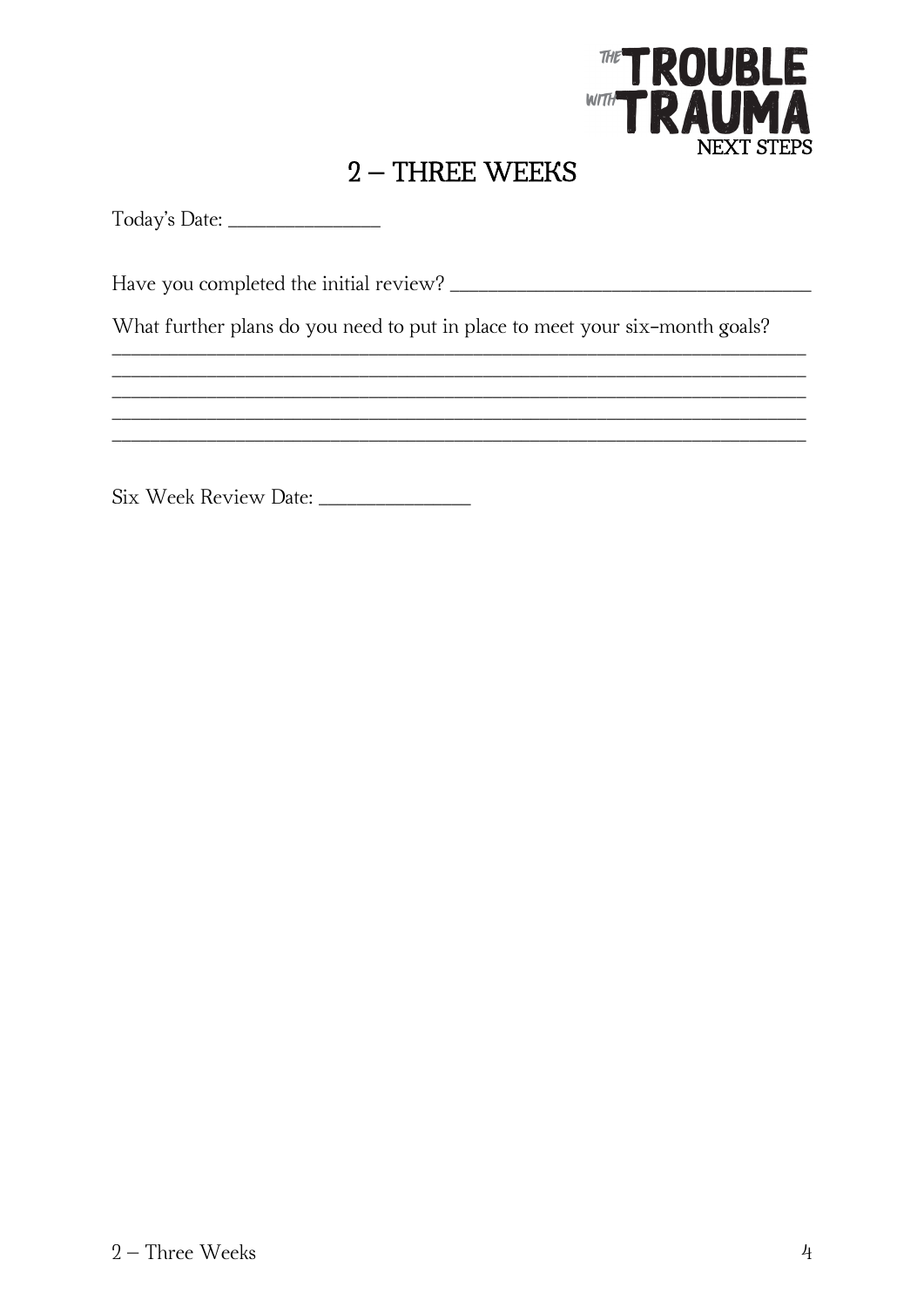

### $3 - SIX WE EKS$

<u> 1989 - Johann John Harry, mars and deutscher Stadt and deutscher Stadt and deutscher Stadt and deutscher Stad</u>

<u> 1989 - 1989 - 1989 - 1989 - 1989 - 1989 - 1989 - 1989 - 1989 - 1989 - 1989 - 1989 - 1989 - 1989 - 1989 - 19</u> 

<span id="page-4-0"></span>Today's Date:

Have you participated in the first intervention? \_\_\_\_\_\_\_\_\_\_\_\_\_\_\_\_\_\_\_\_\_\_\_\_\_\_\_\_\_\_\_

What did you learn from participating in this intervention?

What were the benefits?

What were the downfalls?

How are you feeling about your journey so far?

What strides are you making?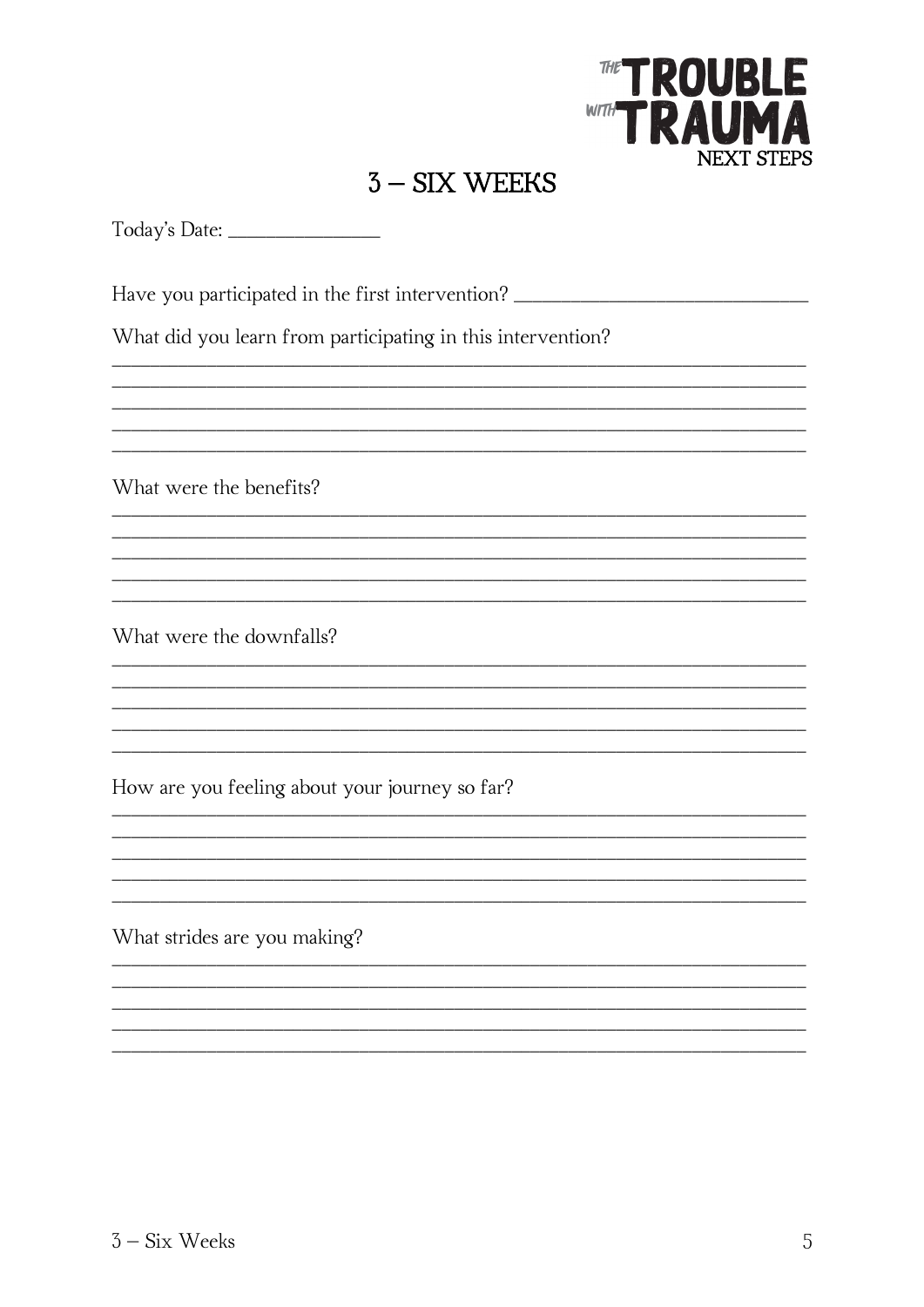

What can you be doing better?

Is your accountability support helping you to keep on track with your goals?

<u> 2000 - Jan Barnett, martin da basar da basar da basar da basar da basar da basar da basar da basar da basar</u> <u> 1989 - Johann John Stone, markin basar (b. 1989)</u>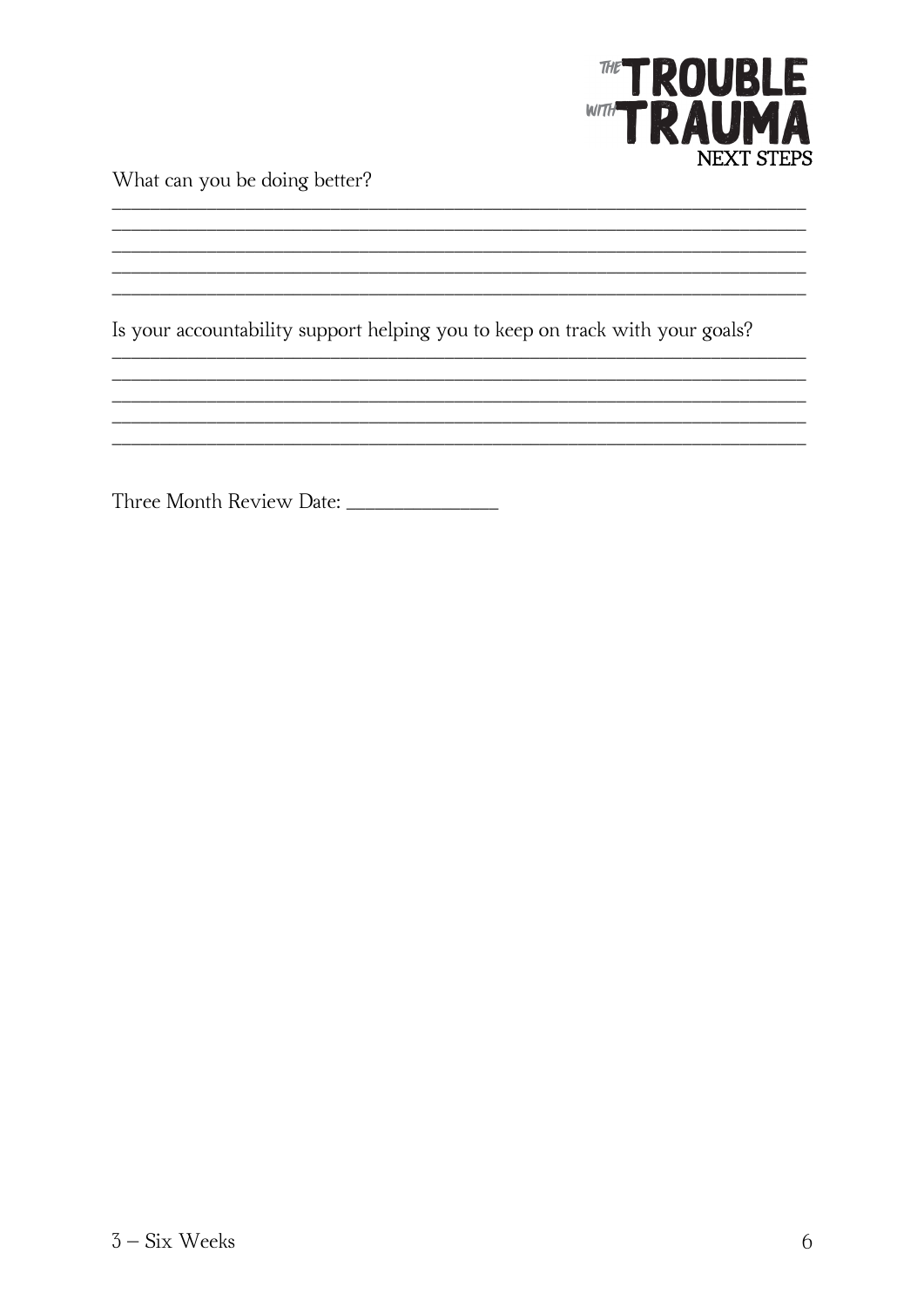

## 4 - THREE MONTHS

<span id="page-6-0"></span>

| Today's Date: |
|---------------|
|---------------|

Have you participated in the second intervention? \_\_\_\_\_\_\_\_\_\_\_\_\_\_\_\_\_\_\_\_\_\_\_\_\_\_\_\_\_\_

<u> 1989 - Johann John Harry, mars ar yw y cynnwys y cynnwys y cynnwys y cynnwys y cynnwys y cynnwys y cynnwys y</u>

What did you learn from participating in this intervention?

What were the benefits?

What were the downfalls?

How are you feeling about your journey so far?

What strides are you making?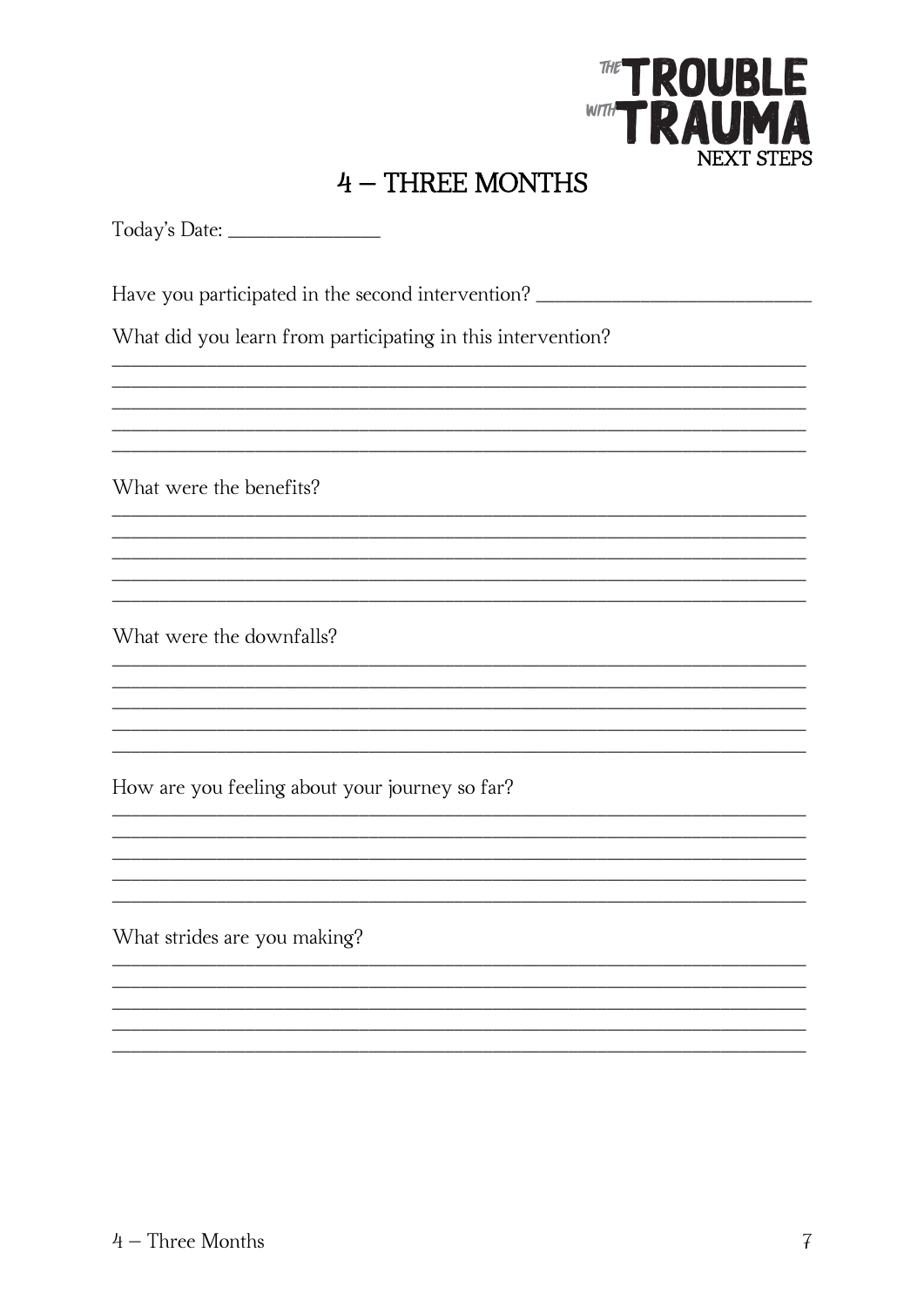

What can you be doing better?

Is your accountability support helping you to keep on track with your goals?

<u> 2000 - Jan Barnett, martin da basar da basar da basar da basar da basar da basar da basar da basar da basar</u>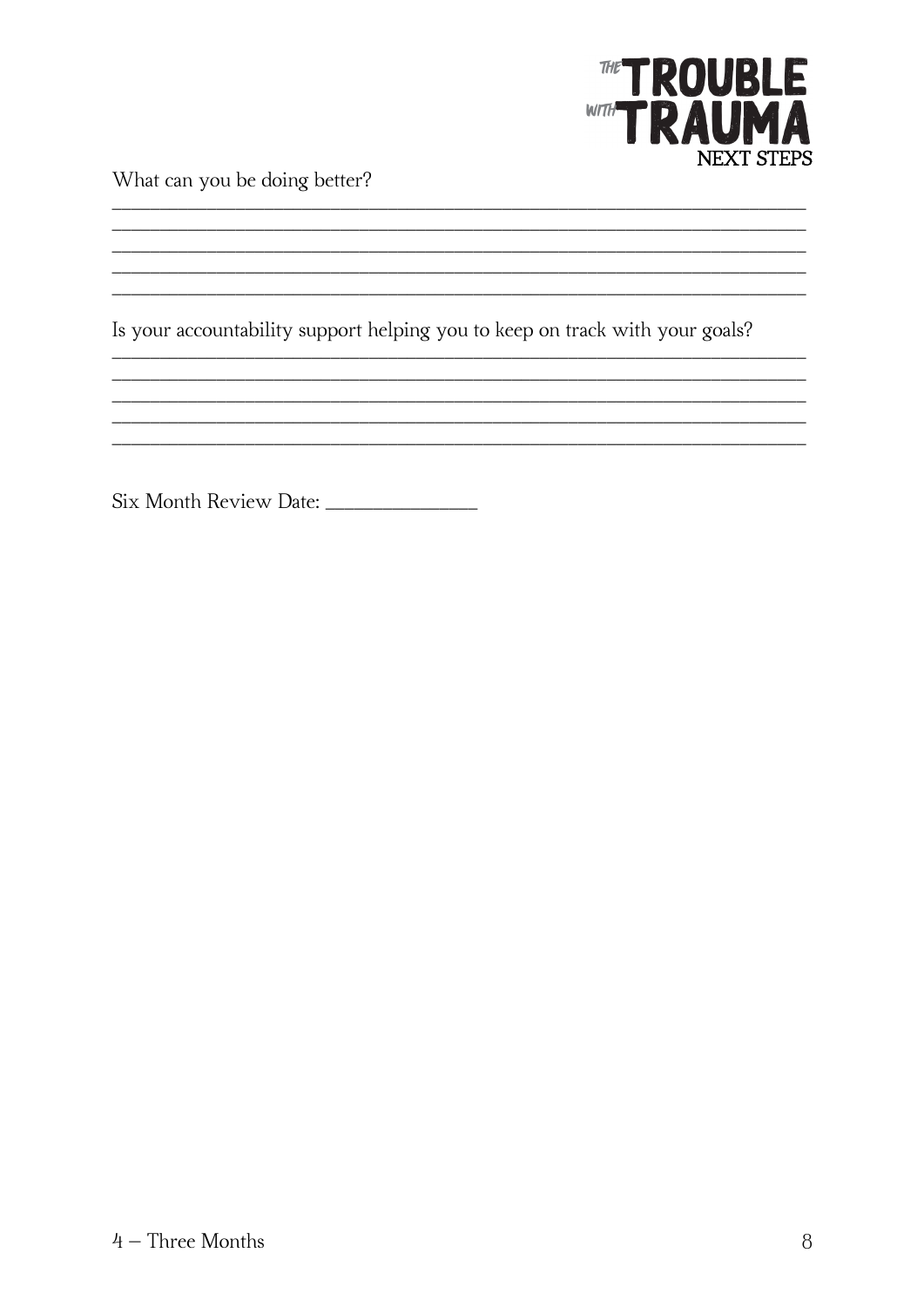

## $5 - SIX$  MONTHS

<u> 2000 - Jan James James James James James James James James James James James James James James James James J</u> <u> 1989 - Jan James James James James James James James James James James James James James James James James</u>

<u> 1989 - Johann John Stone, mars and deutscher Stone († 1989)</u>

<span id="page-8-0"></span>Today's Date:

Have you participated in the third and final intervention? \_\_\_\_\_\_\_\_\_\_\_\_\_\_\_\_\_\_\_\_\_

What did you learn from participating in this intervention?

What were the benefits?

What were the downfalls?

What goals did you meet in the last six months?

What goals didn't you meet?